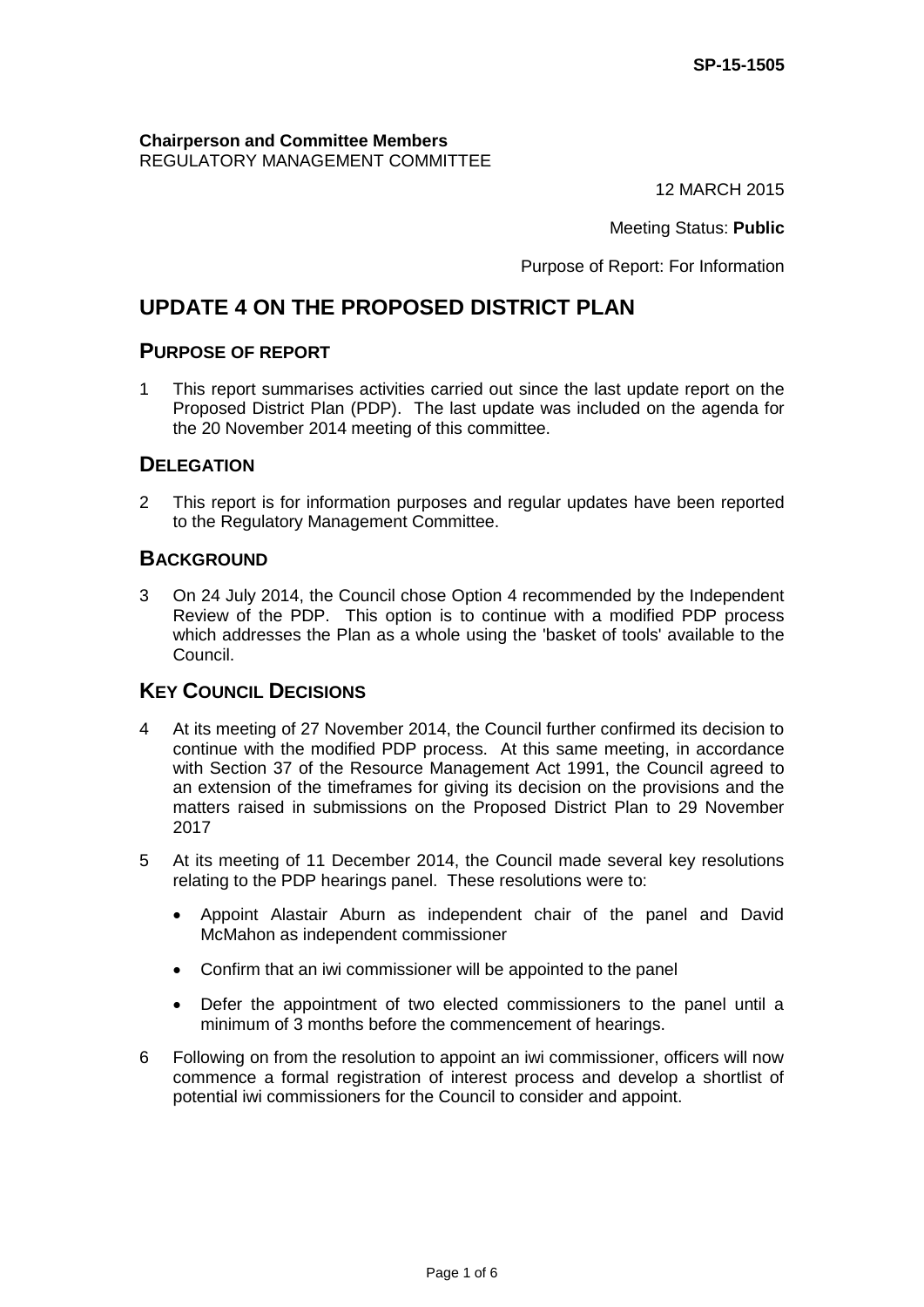# **EXTERNAL ENGAGEMENT ACTIVITIES**

7 The following table lists the external engagement activities that have taken place since the last update which recorded activities up to 16 October 2015.

| <b>Date</b> | <b>Who</b>                                        | <b>Reason for meeting</b>                                                                                                                    | <b>Outcome</b>                                                 |
|-------------|---------------------------------------------------|----------------------------------------------------------------------------------------------------------------------------------------------|----------------------------------------------------------------|
| Various     | <b>Submitters</b>                                 | To clarify site specific<br>flood hazard issues<br>raised in submissions                                                                     | Independent expert<br>review of issues<br>raised               |
| 25 Nov 2014 | Submitter and further<br>submitter                | Prehearing meeting<br>on landscape matters                                                                                                   | Good progress on<br>reaching an agreed<br>outcome              |
| 26 Nov 2014 | <b>Rural submitters</b>                           | <b>Rural Issues Group</b>                                                                                                                    | Regular meetings to<br>be held to address<br>submission issues |
| 26 Nov 2014 | Tāngata Whenua<br><b>Working Party</b><br>meeting | Regular meeting                                                                                                                              |                                                                |
| 9 Dec 2014  | Submitter                                         | To clarify Waikanae<br>North Development<br>Zone submission<br>points                                                                        |                                                                |
| 17 Dec 2014 | <b>Rural submitters</b>                           | <b>Rural Issues Group</b>                                                                                                                    | Regular meetings to<br>be held to address<br>submission issues |
| 28 Jan 2015 | Coastlands                                        | Workshop regarding<br>Paraparaumu centre -<br>included discussion of<br>key submission points<br>about the district<br>centre structure plan |                                                                |
| Feb 2015    | <b>Network Utility</b><br>Operators               | To clarify matters<br>raised in submissions                                                                                                  |                                                                |
| 4 Feb 2015  | <b>Rural submitters</b>                           | To discuss site visit<br>process with a 'pilot<br>group' of rural<br>submitters                                                              | Ongoing liaison re site<br>visits                              |
| 11 Feb 2015 | <b>Submitters</b>                                 | To discuss<br>submission on<br>Waikanae North rural<br>eco hamlet                                                                            |                                                                |
| 13 Feb 2015 | <b>Rural submitters</b>                           | To discuss property<br>access, and<br>methodology for<br>review of ecological<br>and landscape<br>overlays on pilot sites.                   | Ongoing liaison re site<br>visits                              |
| 16 Feb 2015 | <b>ART Forum</b>                                  | Update on review of<br>waahi tapu subject to<br>submissions                                                                                  | Direction as to iwi<br>contacts                                |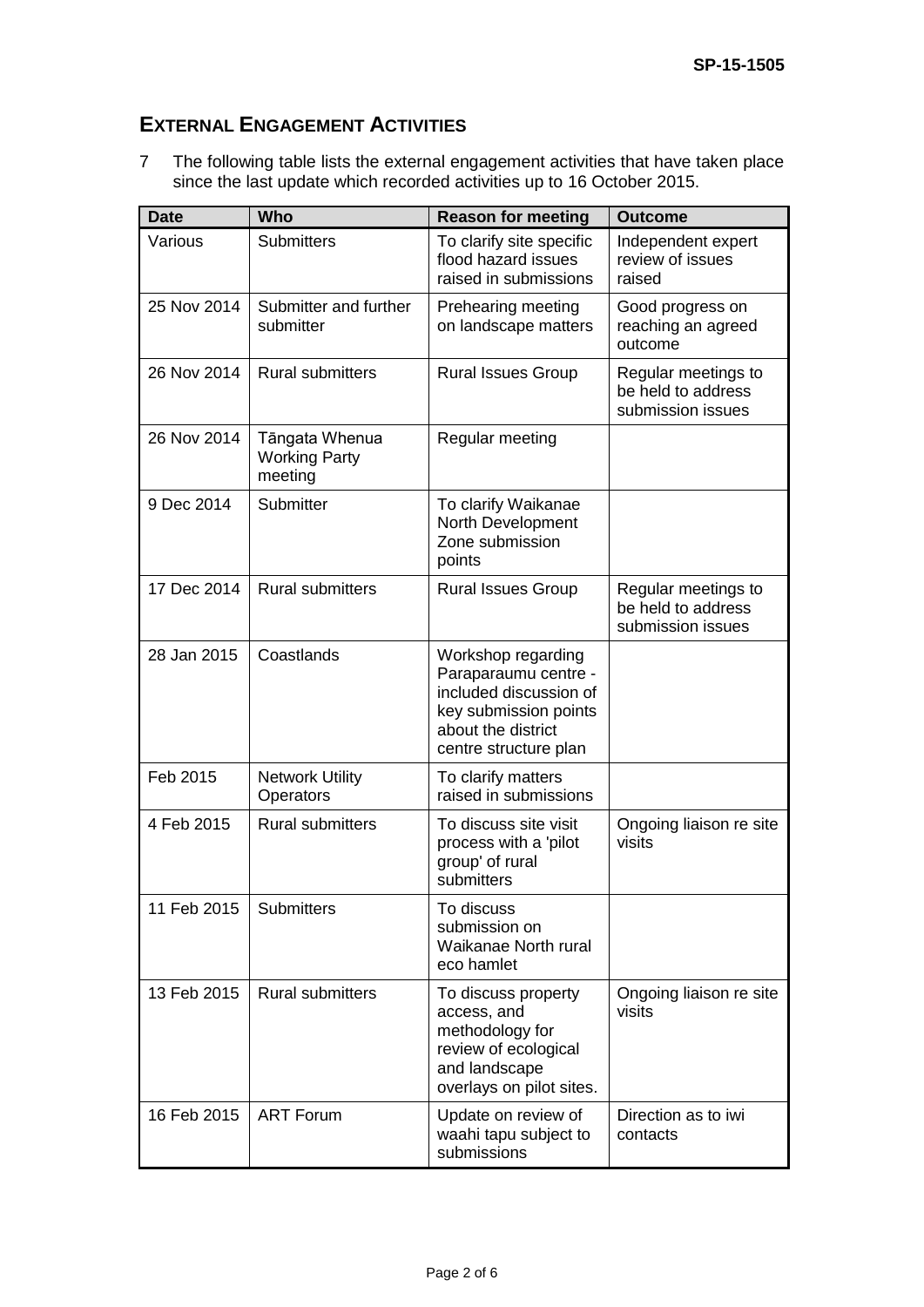| <b>Date</b> | <b>Who</b>                 | <b>Reason for meeting</b>                                                                                         | <b>Outcome</b>                    |
|-------------|----------------------------|-------------------------------------------------------------------------------------------------------------------|-----------------------------------|
| 16 Feb 2015 | Kāpiti Airport             | To clarify matters<br>raised in submissions                                                                       | Follow up meetings as<br>required |
| 24 Feb 2015 | Winstone Aggregates<br>Ltd | Site visit of Otaki<br>gravel extraction<br>activities and meeting<br>to clarify matters<br>raised in submissions |                                   |

8 On 28 November 2014, the Council lodged a submission on the GWRC's draft regional plan. The submission was supportive of much of the document, but highlighted ways in which the PDP and the regional plan could be better aligned in areas such as stormwater management, coastal management, biodiversity, wetlands, plantation forestry and earthworks. Staff are actively following up with GWRC to ensure better alignment and regulatory efficiency.

### **INTERNAL ACTIVITIES**

- 9 The key internal activities undertaken by staff since the last update include:
	- An internal officer workshop held on 28 to 30 October to review potential approaches to key matters raised in submissions, and findings from benchmarking with other District Plans where relevant.
	- An internal officer workshop with the Council's appointed urban design expert (Ian Munro) to discuss key submission issues raised in relation to the living and working environment chapters.
	- Participation in Town Centres and Connectors meetings to ensure coordination with the PDP.
	- Continuing the identification of the effects on individual submission points of the withdrawal of the Plan provisions relating to coastal hazards, hazardous substances and hazardous facilities, and priority areas for restoration.
	- Initial meeting of Independent Commissioners with the Environmental Planning Manager and the chapter leads.
	- Update to Te Whakaminenga O Kāpiti on submissions received to specific Waahi Tapu
	- Meetings on 2 and 11 February for chapter leads to advise the Senior Leadership Team of anticipated key changes to the PDP.
	- Appointment of Simpson Grierson as the legal supplier for the PDP
	- Commencement of internal and external review of redrafted chapters.

#### **IMPLEMENTATION PLAN UPDATE**

10 Attachment 1 contains the PDP implementation plan. The timeframe for completing the redraft of the PDP provisions was mid-March. However staff advise that this redrafting timeframe has now been extended to the end of May 2015. The April to September 2015 period for engaging with stakeholders (ie submitters) has not been changed at this stage but will be kept under review.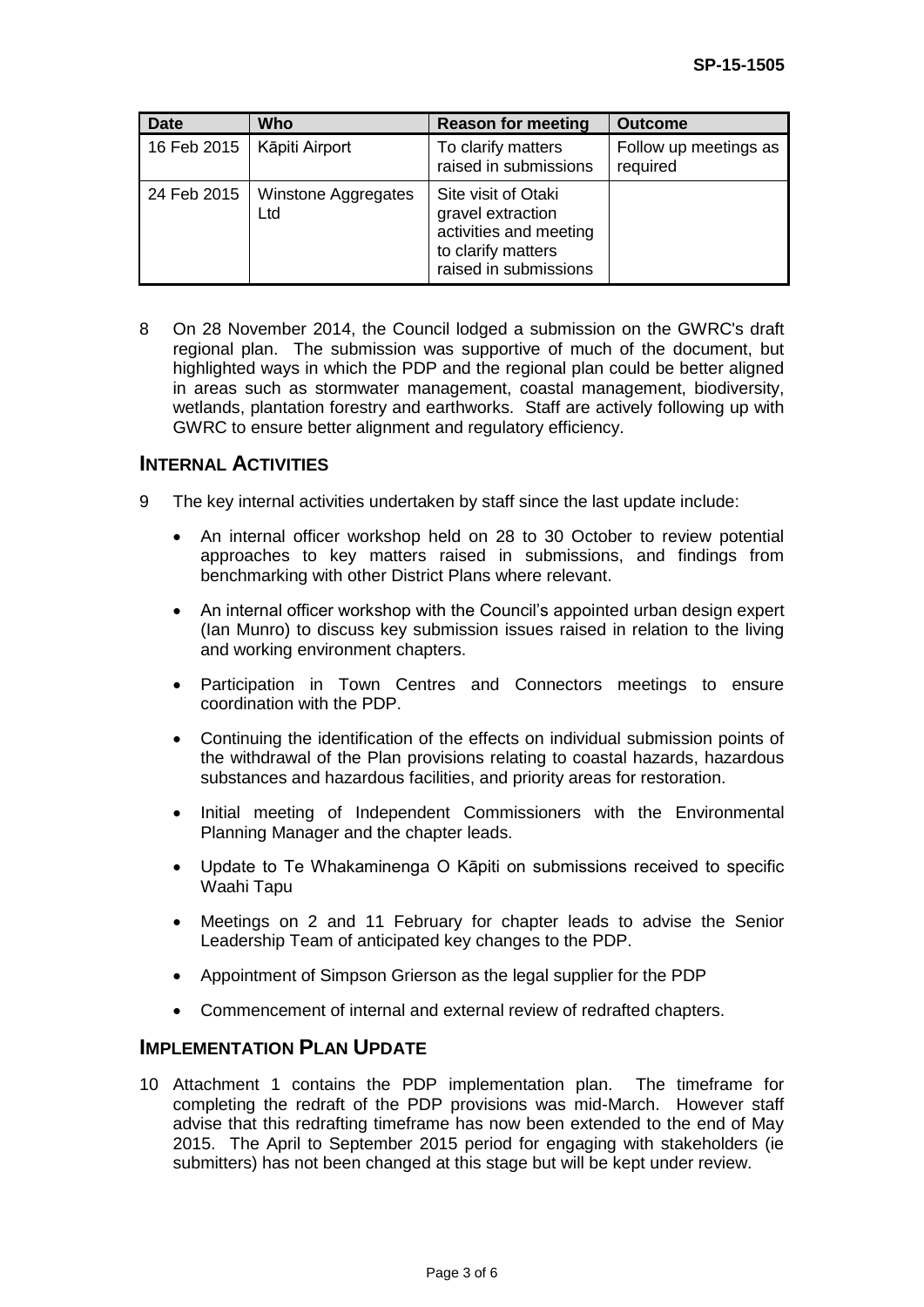- 11 The reasons for extending the timeframe to complete the redraft of the PDP provisions are as follows:
	- a. Determining a response to submissions which require a site specific response is taking additional time where a site visit is required. Site visits require landowner approval and often need to take into account the availability of the landowner to attend. Site visits are required for site specific submissions about flood hazards, waahi tapu, ecological sites, and other natural environment features.
	- b. Further to (a) above negotiation is ongoing with some rural submitters to obtain agreement for site visits to reassess matters raised in submissions about ecological sites and other natural environment features on their properties. There are some 230 to 300 submitters to liaise with in this regard.
	- c. For some matters submitter engagement has already commenced. This has blurred the distinction between the redrafting period and the submitter engagement shown on the previous version of the Implementation Plan.
- 12 Staff will continue to provide monthly updates about the progress of the Implementation Plan.

### **CONSIDERATIONS**

#### Policy considerations

13 There are no policy considerations that need to be referenced.

#### Legal considerations

14 There are no legal considerations that need to be referenced.

#### Financial considerations

15 Costs to date are within budget for the 2014/15 financial year.

#### Tāngata whenua considerations

16 There are no specific Tāngata whenua considerations in this update report.

#### **SIGNIFICANCE AND ENGAGEMENT**

#### Degree of significance

17 The PDP is now in the statutory phase between close of submissions and commencement of hearings. Council's Significance and Engagement Policy does not cover any engagement process that may be required under the Resource Management Act 1991.

#### Engagement

18 The PDP implementation plan (refer to Attachment 1) provides for additional submitter engagement and prehearing meetings which are not required under the RMA.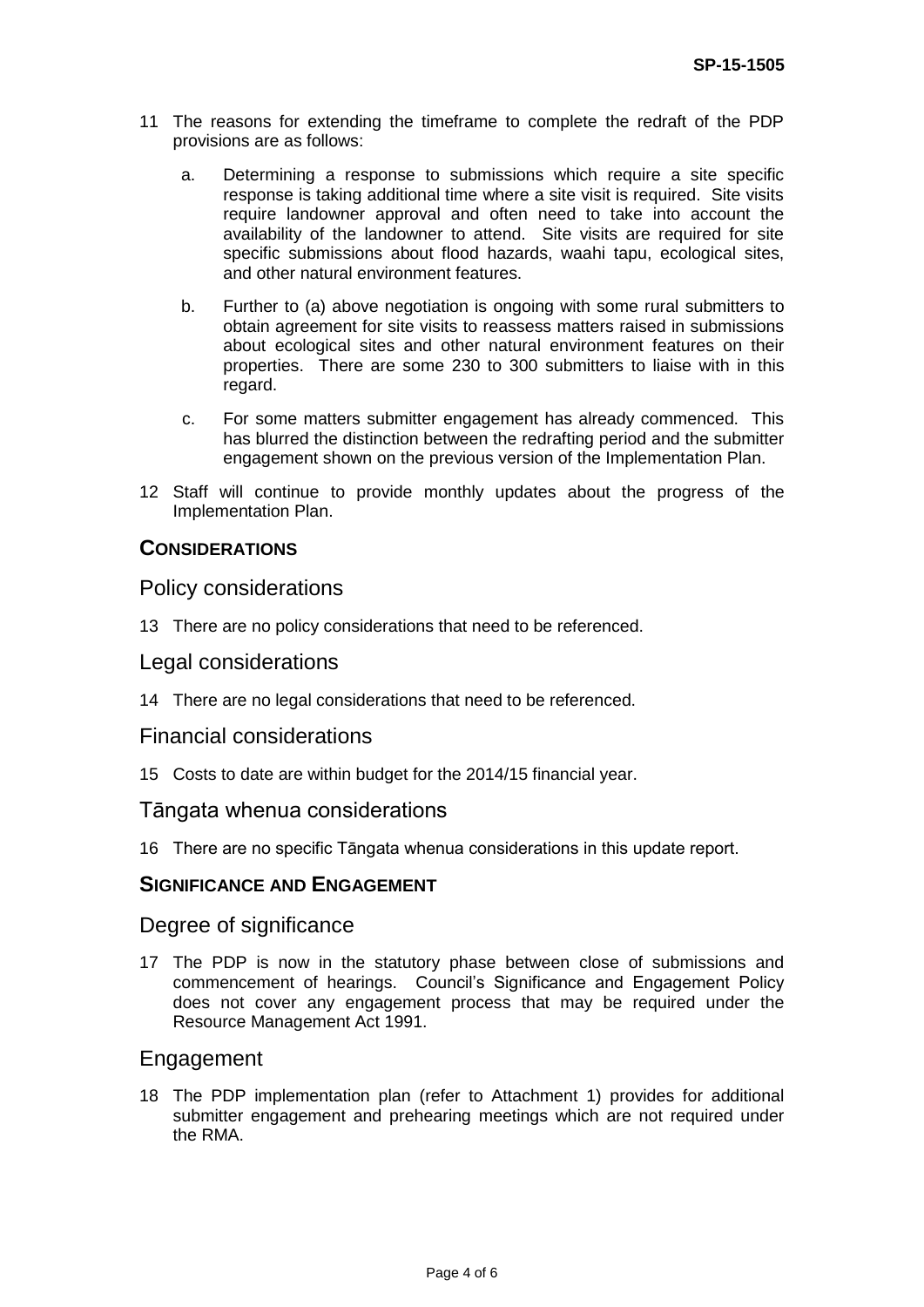# Publicity and communications

- 19 Press releases have been issued as follows:
	- Advising of Council's decision on 17 November to confirm Option 4 as the pathway for the PDP.
	- Advising of the appointment of the independent chair and independent commissioner, the confirmation of a position for an iwi commissioner, and the deferring of appointment of two elected commissioners until closer to the hearing.
- 20 Edition 4 of the PDP Update newsletter was issued after the 27 November Council meeting. Topics covered included: the confirmation of the PDP process, the extension of timeframes under s37 of the RMA, the introduction of experts covering urban design, flood hazards, erosion and earthquake hazard, and noise / acoustics.
- 21 Edition 5 of the PDP Update newsletter was issued after the 11 December Council meeting and advised of the Council's decisions on the appointment of commissioners. The update included information introducing Alistair Aburn, as the independent chair, and David McMahon, as the independent commissioner.

# **RECOMMENDATIONS**

22 That report SP-15-1505 be received.

| Report prepared by                        | <b>Approved for</b><br>submission                          | <b>Approved for</b><br>submission                              |
|-------------------------------------------|------------------------------------------------------------|----------------------------------------------------------------|
|                                           |                                                            |                                                                |
| Katherine Dorofaeff                       | <b>Sharon Foss</b>                                         | Stephen McArthur                                               |
| <b>Principal Policy</b><br><b>Planner</b> | <b>Acting Group Manager,</b><br><b>Regulatory Services</b> | Group Manager,<br><b>Strategy &amp;</b><br><b>Partnerships</b> |

## **ATTACHMENTS**

1 Attachment 1 contains the updated PDP Implementation Plan